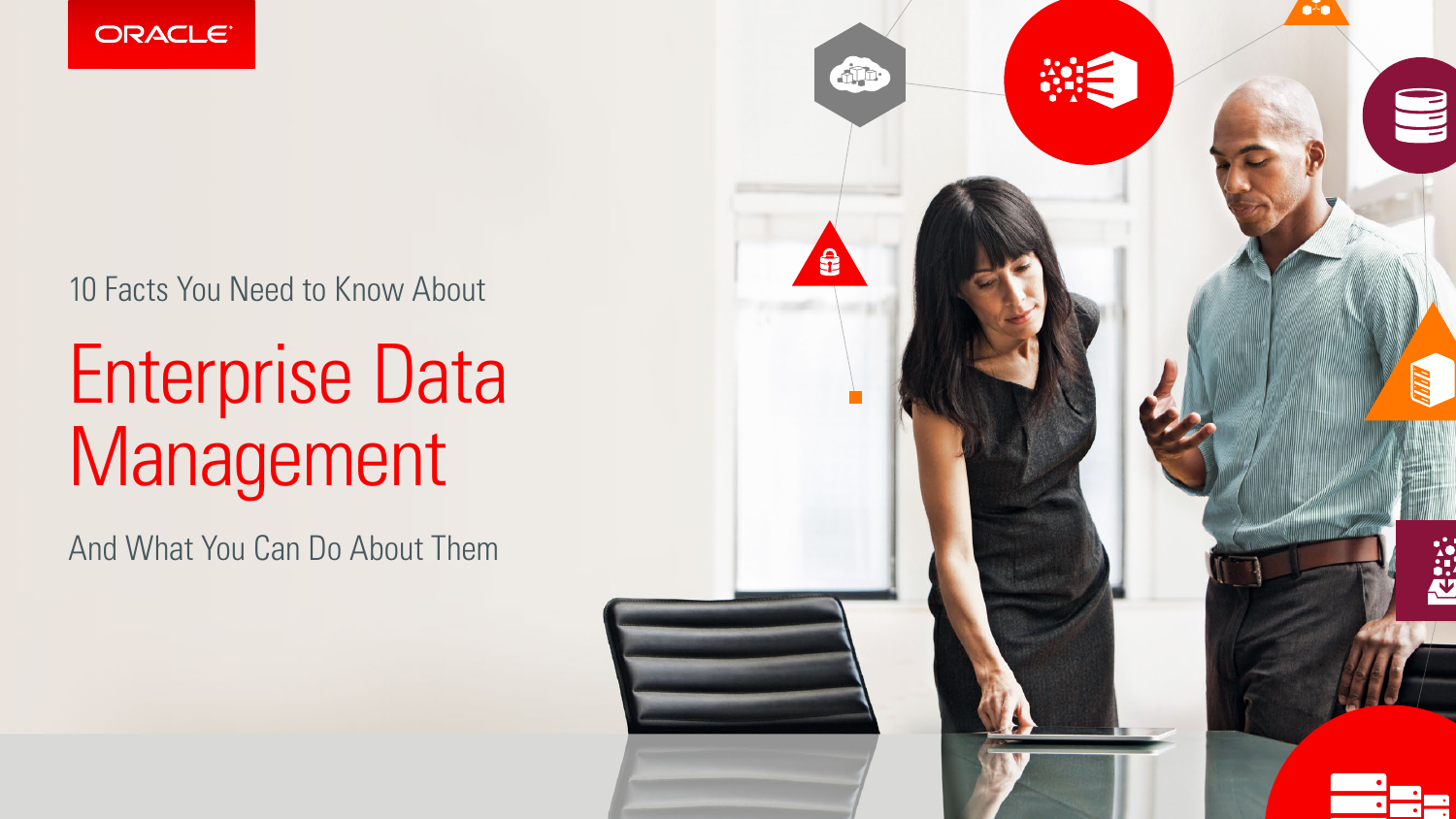## Introduction

As the value of enterprise data grows, and the amount of it within organizations increases, more and more financial institutions are looking for new ways to manage information, and master it once and for all.

If you want to master data management in finance, there's a great deal to control and unify, and a lot of essential business practices that your decisions and investments could impact, so it makes sense to seek out as much information as you can before you get started.

There may be many questions you need to ask that relate specifically to your situation and data challenges, but here are 10 things that every financial services organization needs to know before starting to explore new strategies for enterprise data management.

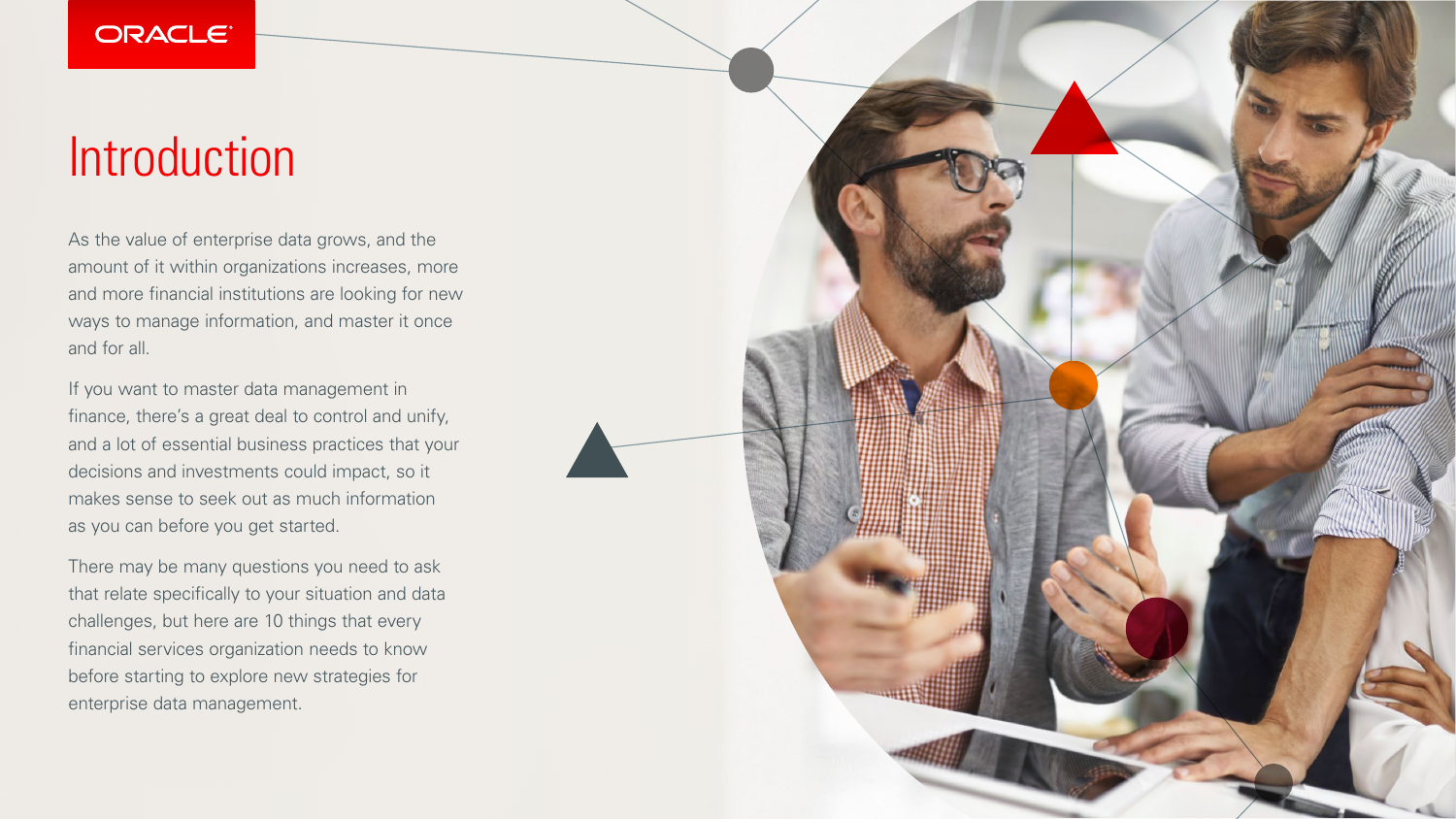1

### Data Management Has Become an Issue for Everybody, Not Just Every Institution

Driven by the need to compile an increasing number of regulatory reports and maintain higher levels of data visibility, governance, and control, many organizations are now actively making efforts to improve the way data is managed across the enterprise.

But as companies have been devising their new data-management strategies, many have come to realize that if you want complete control over data across its entire lifecycle, proper data management has to begin with the people that are using, collecting, and storing it.

From origination to collections, treasury to risk management, and compliance to regulatory reporting, everyone in your institution is either a stakeholder or contributor to data management. It's up to you to ensure the right processes are in place to help them adhere to data-management best practices, and that there's a modern infrastructure in place that supports those processes fully.

#### **Action point:**

Review how you manage data governance, and create new rules that help everyone fuel a smarter, more integrated enterprise data infrastructure.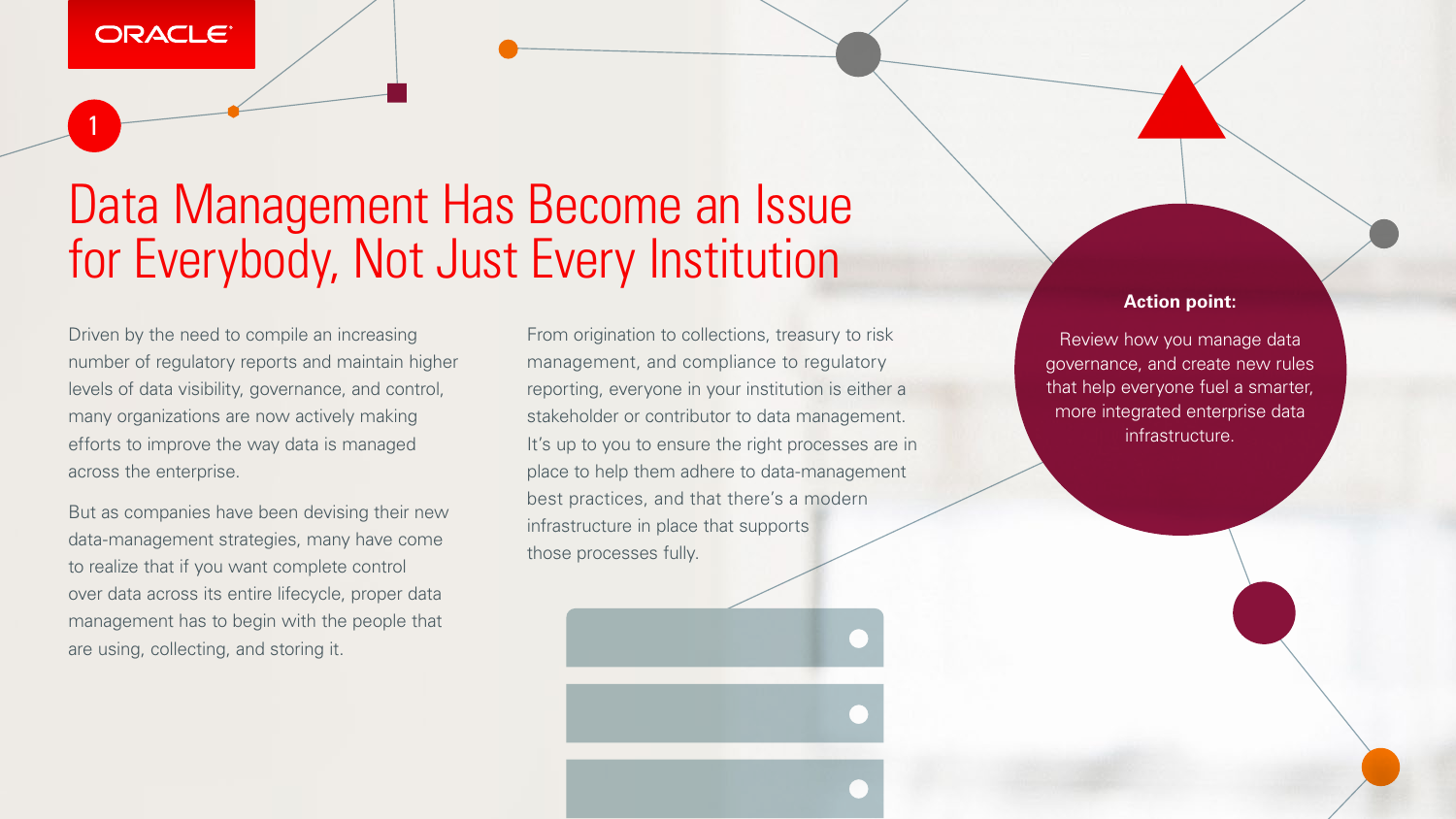2

### There's Huge Value Trapped In Your Unstructured Big Data

While most organizations and individuals are aware of the power and value of enterprise data, there's a worrying trend towards only using data that's easy to access and explore. 79 percent of respondents to the 2015 Chartis Risk Data Aggregation and Reporting Systems Survey don't view unstructured big data as significant—a figure that's particularly worrying when you consider that 80 percent of all data in a typical financial institution is unstructured.

From an analytics point of view, that unstructured data is invisible. If it happens to contain important information pointing towards emerging trends, they'll simply go unnoticed by the institution – leading to both lost opportunities, and an inability to respond to threats.

Clearly, without exploring this data, organizations are only ever getting part of the picture. If you want to unlock the full value of your data, you need to find new ways to standardize it and turn siloed, unstructured data into highly visible, accessible, and analytics-ready information.



#### **Action point:**

Explore technology that can help you bring all enterprise data together, assess its quality, and operationalize information stored in silos throughout the organization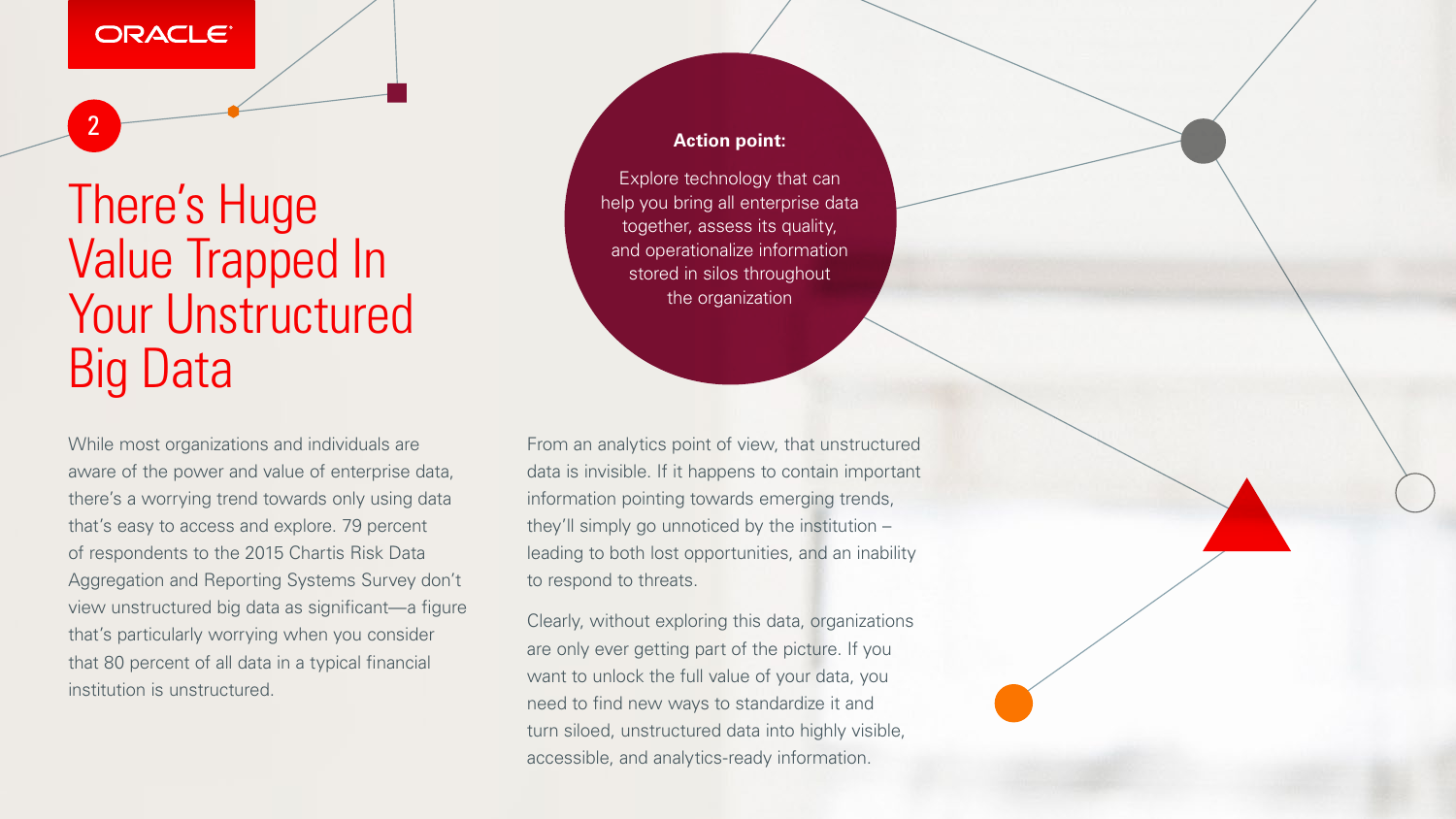3

### Data Management Is the Reason Why Regulatory Reports Take You So Long to Compile and Complete

Reporting is a huge part of what the modern financial services organization does. You're legally obliged to comply with many regulations, so it's only natural that a large amount of your organization's time and effort is dedicated to completing them properly. But the problem is, they're taking most companies far longer to compile and submit than they should.

Since 2012, firms have continued to spend more than 50 percent of their time preparing regulatory reports versus performing analysis and review<sup>1</sup>. For most, that's turned them into simple boxticking exercises rather than a valuable exploration and analysis of key enterprise and risk data.

The root cause of these long reporting processes is poor data-management. Because information is hard to compile, compare, and analyze efficiently, the whole process takes far longer than it really should. By solving your data management challenges, reporting can be accelerated and you can start using it to learn more about your current position rather than just doing what you need to and getting reports out of the door.

#### **Action point:**

Fuel reporting processes with a single source of truth for all enterprise data. Higher- quality, better-managed data means more reliable, faster, and more consistent reporting outputs.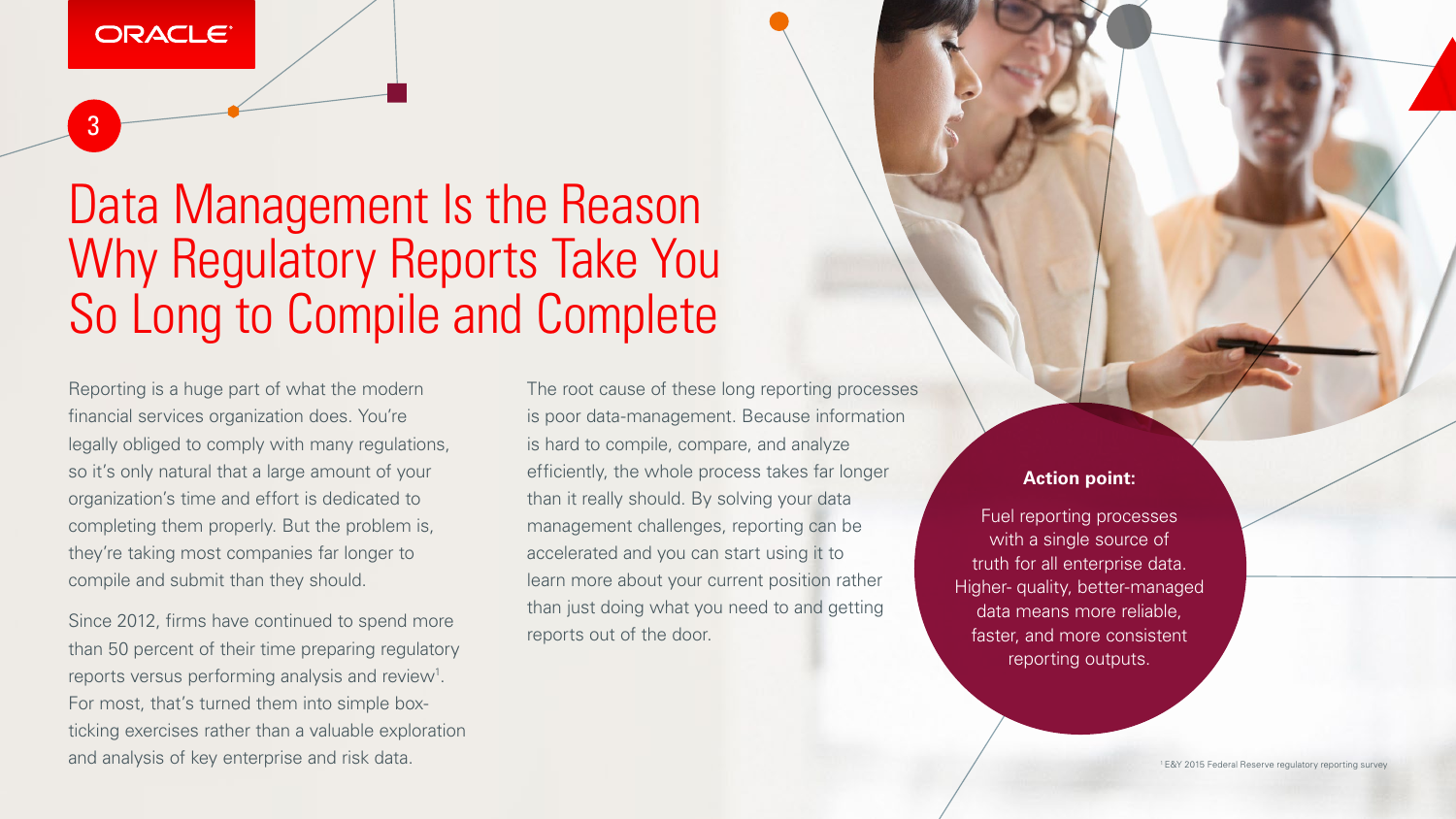4

### BCBS 239 Is Nearly Here, But Very Few Organizations Are Ready

BCBS 239 marks a major change in the focus of regulations. Going deeper than previous mandates, BCBS 239 aims to push financial institutions to excel in data management, governance, and control.

It makes sense from the regulator's point of view, because better data management means greater visibility of operations, easier tracking of data lifecycles, faster reporting, and even changing attitudes to risk (thanks to greater data-driven insight). But the simple fact is that many institutions simply aren't ready for it.

Thirty major global institutions were selected and instructed to meet the new guidelines of BCBS 239 by January 1, 2016, but not a single one was able to. Many indicated they would need years to fully achieve it and meet every standard outlined.

Difficult or not, it's coming—and it's proving to be an effective motivator for organizations to invest in new data-management platforms, solutions, and infrastructures. The 2015 Enterprise Data Management Industry Benchmark Report found that a huge 73 percent of organizations named BCBS 239 as the primary driver for their data-management investments and efforts.

#### **Action point:**

The principles of BCBS 239 don't just give us insight into what the future holds for the world's top 30 banks--they're a sign of what's to come for all institutions. Prepare for regulators to be just as interested in your data infrastructure and governance policies as they are in the data itself.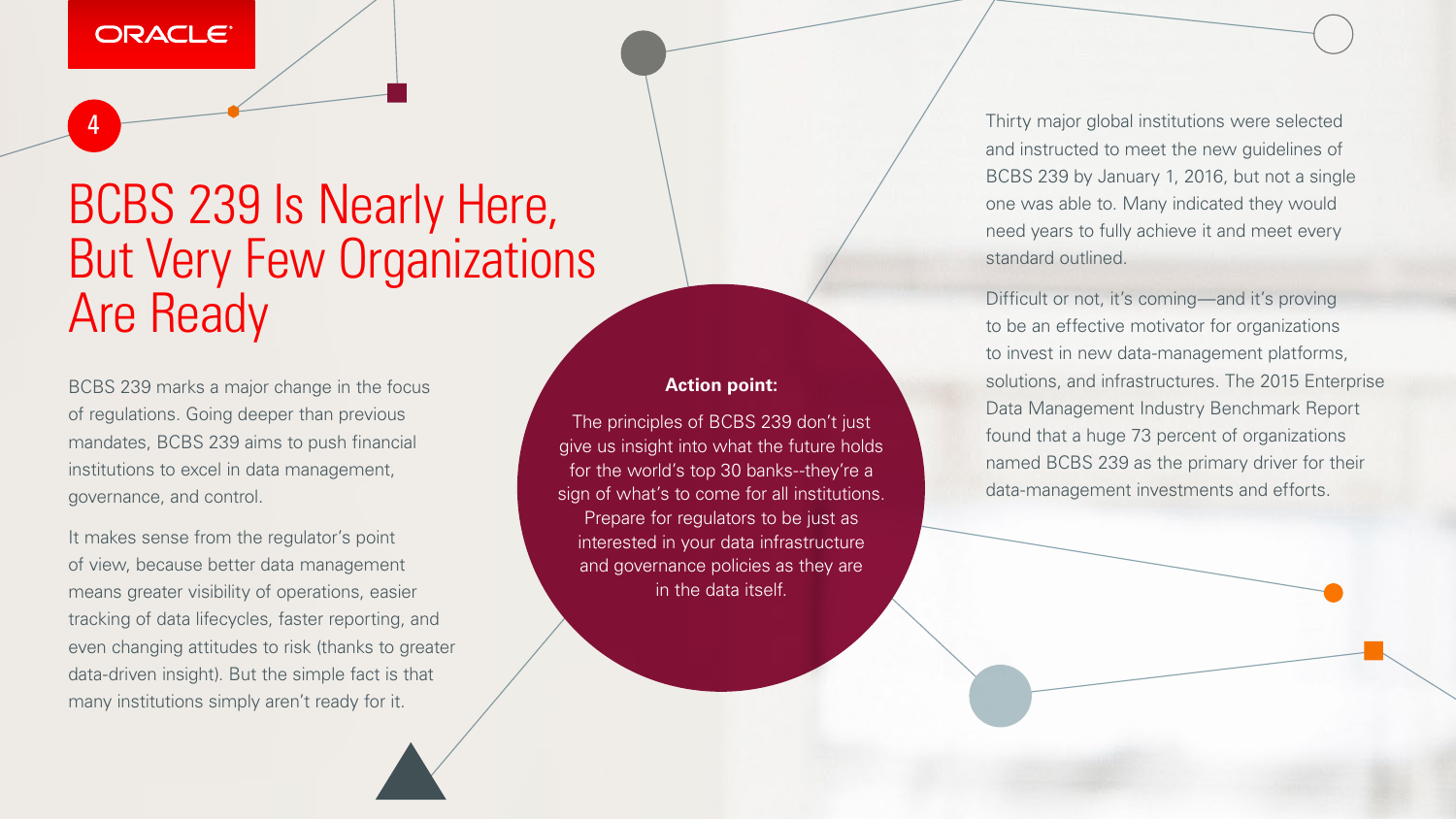5



#### ORACLE<sup>®</sup>

## Data Quality Is Becoming a Key Area of Focus for Everyone

With data accuracy and integrity appearing as key principles in BCBS 239, maintaining high-quality data has never been more important for financial institutions. It's no longer enough to just keep track of your data, understand where it's come from, and be able to present it on demand—it now also needs to be of the highest possible quality.

For those that are already cleansing, streamlining, and standardizing it, the benefits have been clear. Higher-quality data improves the quality and speed of reporting, and helps you deliver valuable analytics to business decision-makers that can help them seize opportunities or avoid potential risks.

#### **Action point:**

Seek out technology that can help you cleanse your existing data, as well as ensure the quality of all new data being created and brought into your organization.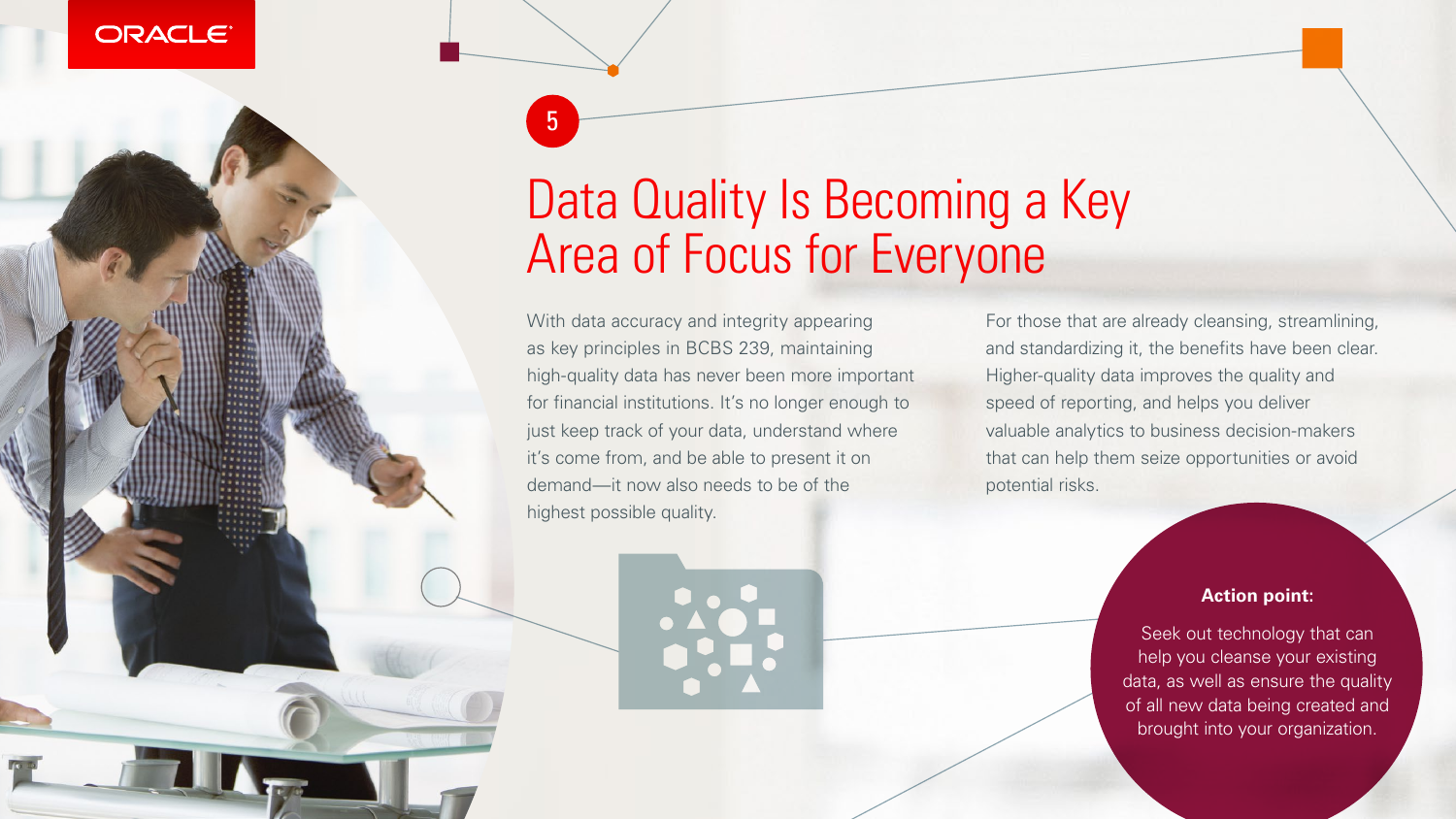6

### Risk and Data Strategies Need To be Closely Aligned

Often, risk and data-management strategies have been treated separately within financial institutions. But as time has gone on, more organizations are realizing how closely linked the two really are.

Better-managed data can help drive better-managed risk thanks to the greater visibility that everybody gets when data is clean and easily analyzed through a single source of truth.

But data doesn't just help detect risks and minimize their impact; it also plays a pivotal role in helping you take calculated risks that deliver the best returns.

#### **Action point:**

Use powerful new analytical tools to identify both risks and opportunities, and ensure that your risk experts understand how they can get the most from a modern data infrastructure.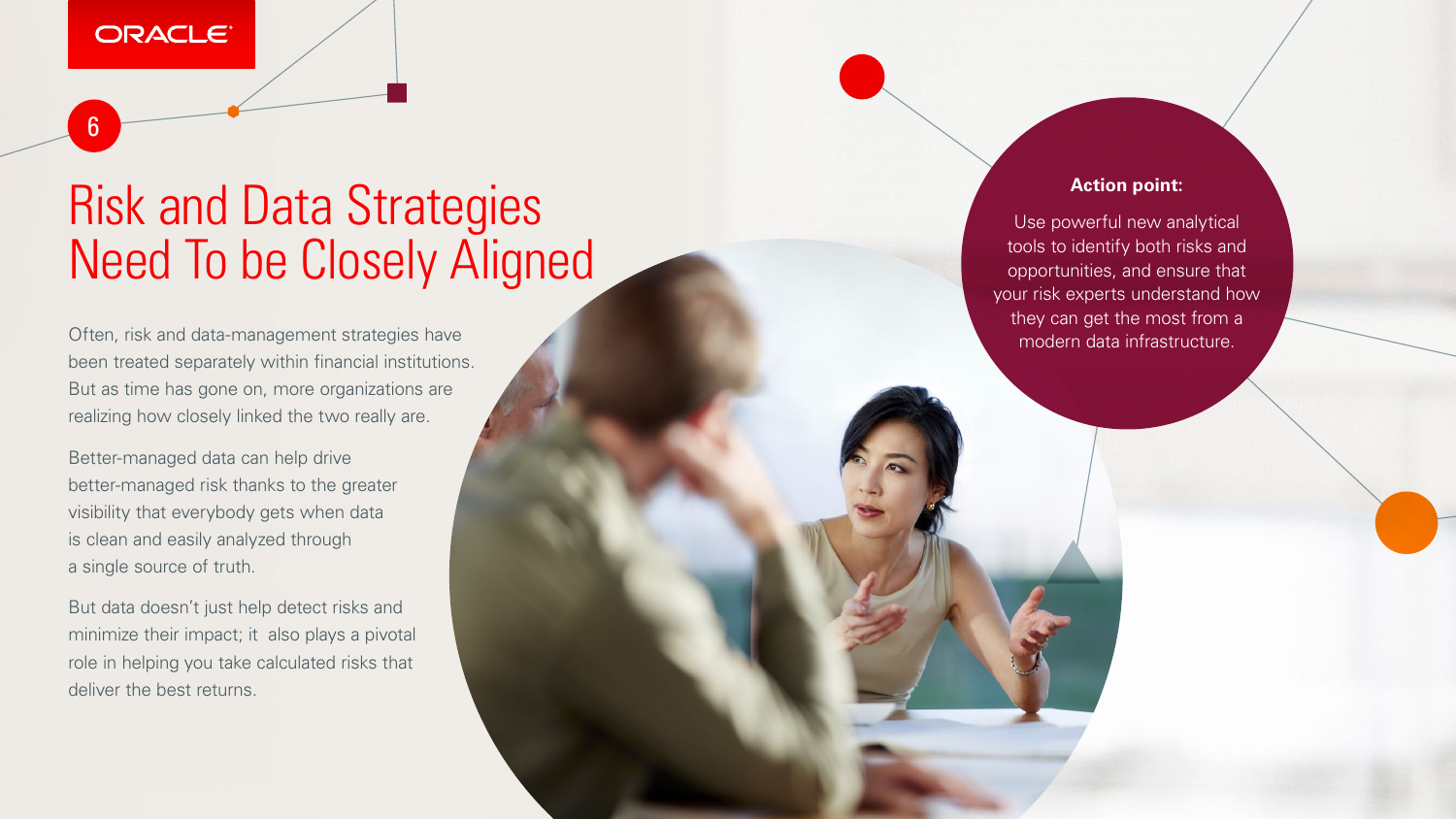7

As shown by the failure of 30 top banks to meet the requirements of BSBC 239 by January 2016, many institutions that are devising and implementing modern data-management strategies are only just setting out on their journeys.

### Very Few Companies Have Mastered Risk Data Management and Reporting Yet

Mastering enterprise data management within a financial institution can feel like a mammoth exercise, with so much disparate and unstructured data to get under control. But for those willing to take charge of the change and put in the effort required to do it now, there are huge opportunities to get ahead and gain competitive advantage



#### **Action point:**

Explore technology that can help you bring all enterprise data together, assess its quality, and operationalize information stored in silos at the edges of your organization.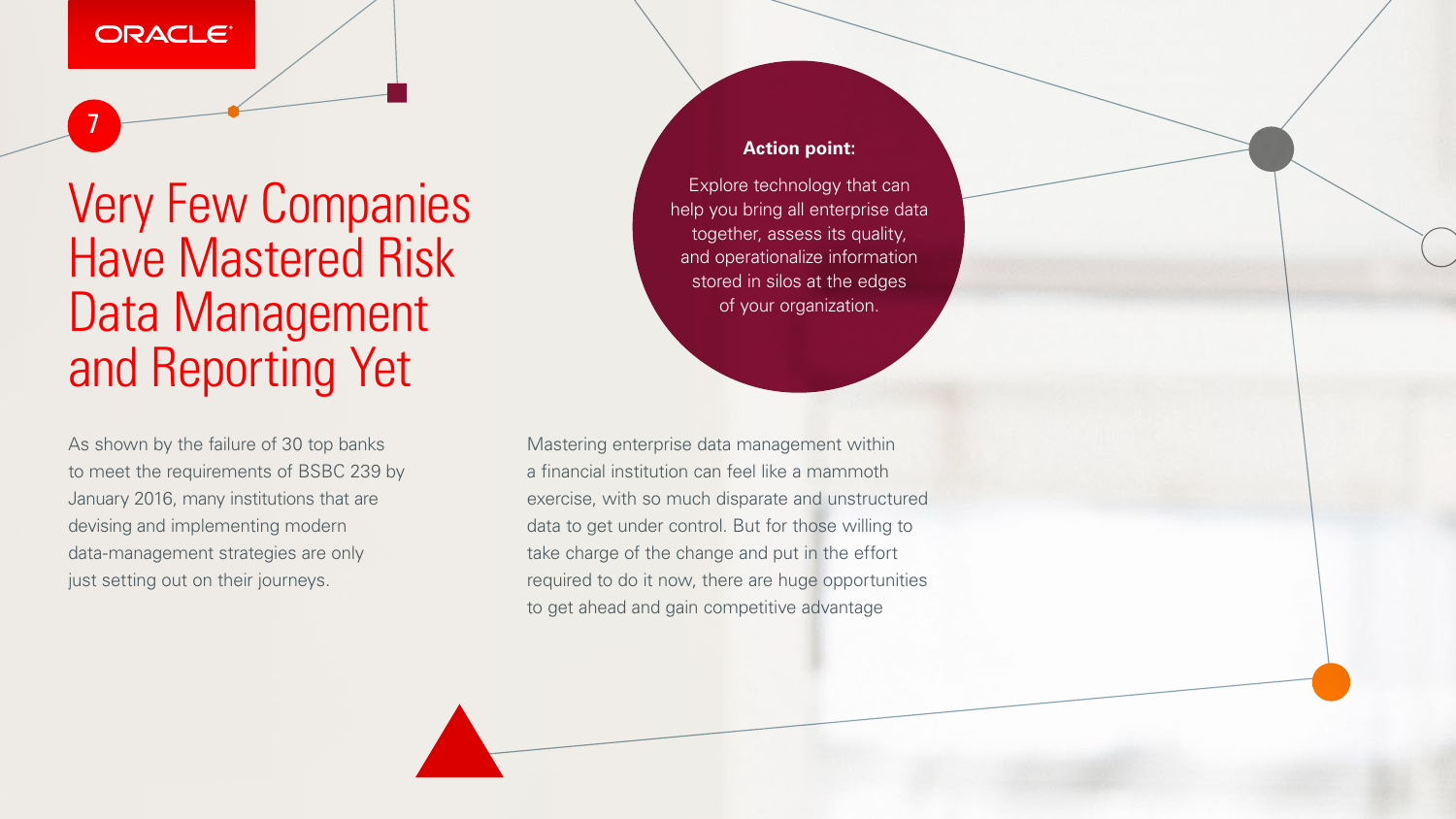8

Data Management and Regulations Have Changed, but Many of the Original Drivers Remain

With each new regulation, the regulatory environment changes. Focuses shift between mandates, and the motivations for reporting and compliance seem to change. But, through all of the changes you've faced in recent years, the core drivers for regulatory reporting have persisted.

It's even still an important part of keeping data secure and protected against costly breaches. With the cybersecurity landscape constantly changing and new threats emerging every day, the best way to keep your data safe is to fully understand where it is, how it's being handled, and how it could be vulnerable.

Maintaining high-quality data is still essential if you want to prove that your business is behaving ethically, and acting with your customers' best intentions at heart. It's also critical to identifying any bad practices within your business and stopping them before they become an issue.

#### **Action point:**

Don't get so swept up in changes that you lose sight of the original drivers of stronger data management. Security and data quality need to be at the front of your mind when planning infrastructure changes.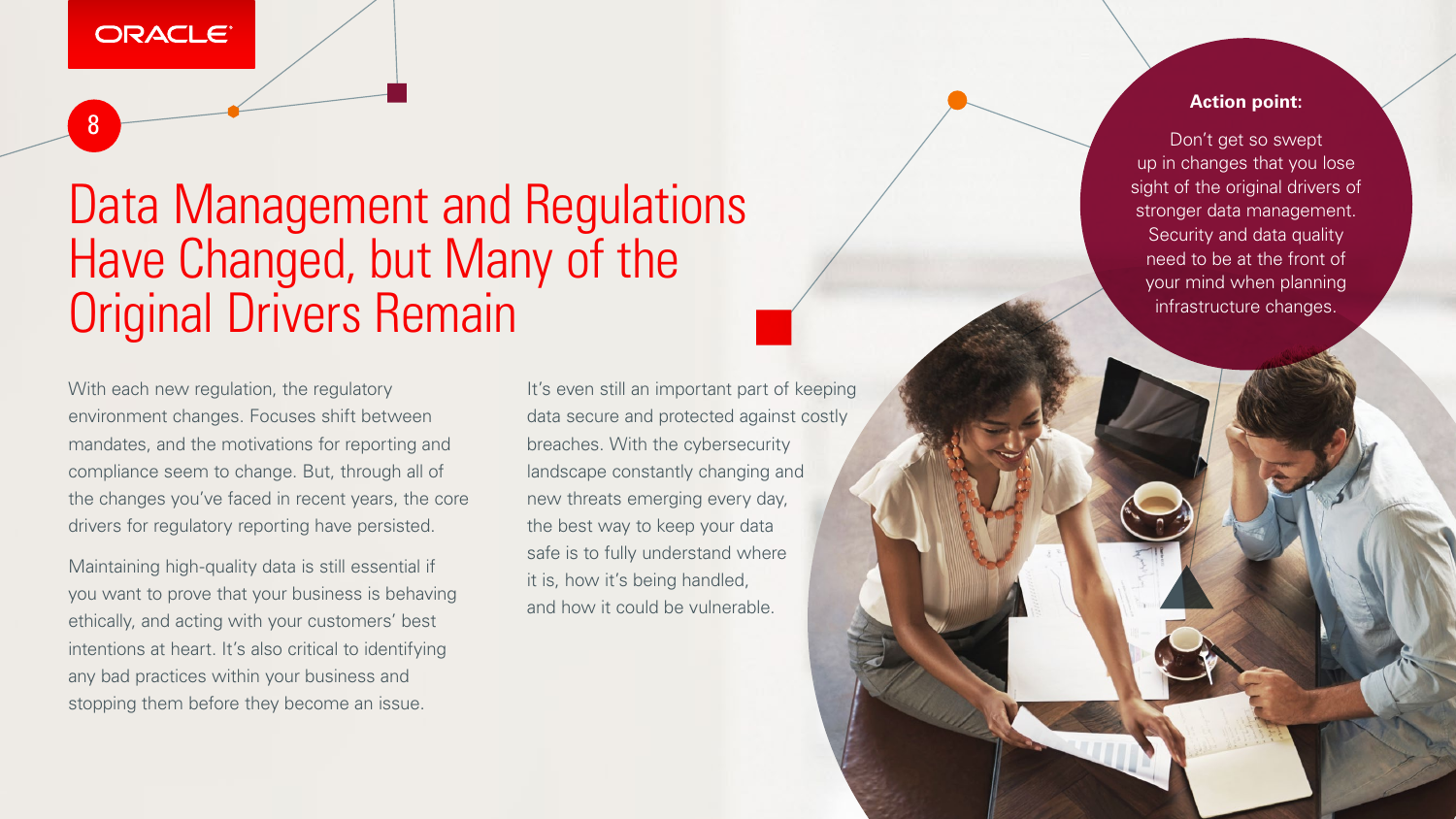9

#### **ORACLE®**



Because managing enterprise data, compiling information on risk, and reporting have become such time-consuming and complex processes, there are a lot of new solutions available that can help. From process automation to datastandardization tools, there's a simple solution for every enterprise data management challenge. What you're aiming for is a single source of truth for all clean business data and information. It's all about standardization, and if you want to bring all of your data together, you need to look for a single platform that contains all the reporting, cleansing, standardizing, and analytical tools you need.

#### **Action point:**

Critically assess the solutions available, and find a vendor that can provide you with a unified solution to the unified challenges of enterprise data management in finance.

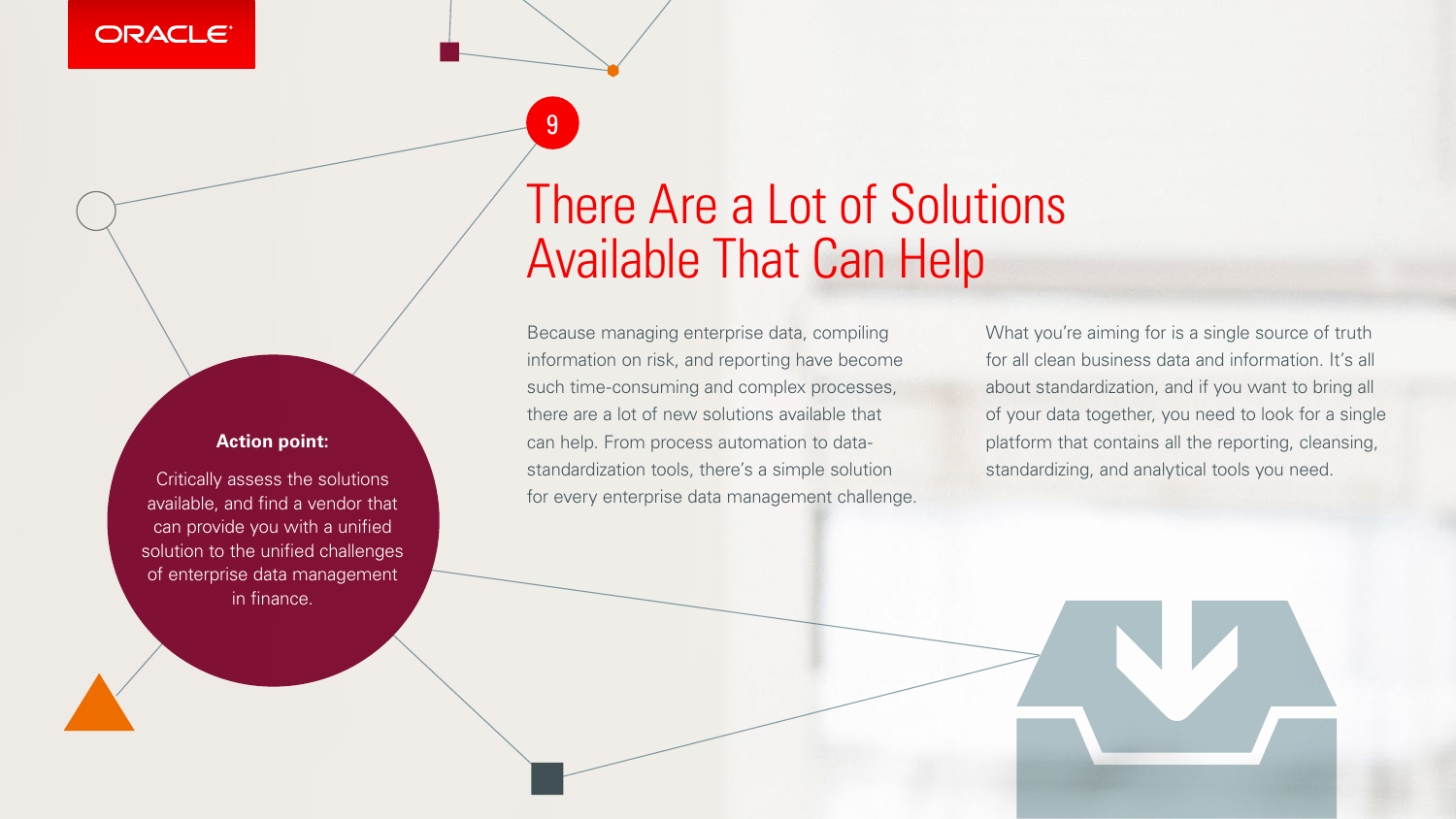10

### The Time to Take Action Is Now

With pressure mounting to improve all aspects of data management within your institution, now is the time to create a strong data management strategy and find the technology that's going to help you create a single source of truth for all enterprise data.

By getting this platform in place now, you can get ahead of the organizations still considering and planning their data-management strategies. With complete, clean enterprise data available at a single glance, and all your analytical apps integrated in the same place, you'll have everything you need at your fingertips.

#### **With the right platform in place, you can:**

**Start meeting with key** stakeholders from across your institution today to create a new, formalized data management strategy--and discuss the technology that can help you ensure that it's successful.

- Complete reports quickly and efficiently
- Standardize all data across your enterprise and make it highly visible to anybody who needs to use it
- Ensure compliance with current and new regulatory standards
- Improve business intelligence and learn more using analytics
- Improve the way you manage and monitor risk—and make sure the risks you take are well considered and calculated
- Gain a deeper understanding of operations throughout your enterprise, and resolve issues before they become a problem

#### **Action point:**